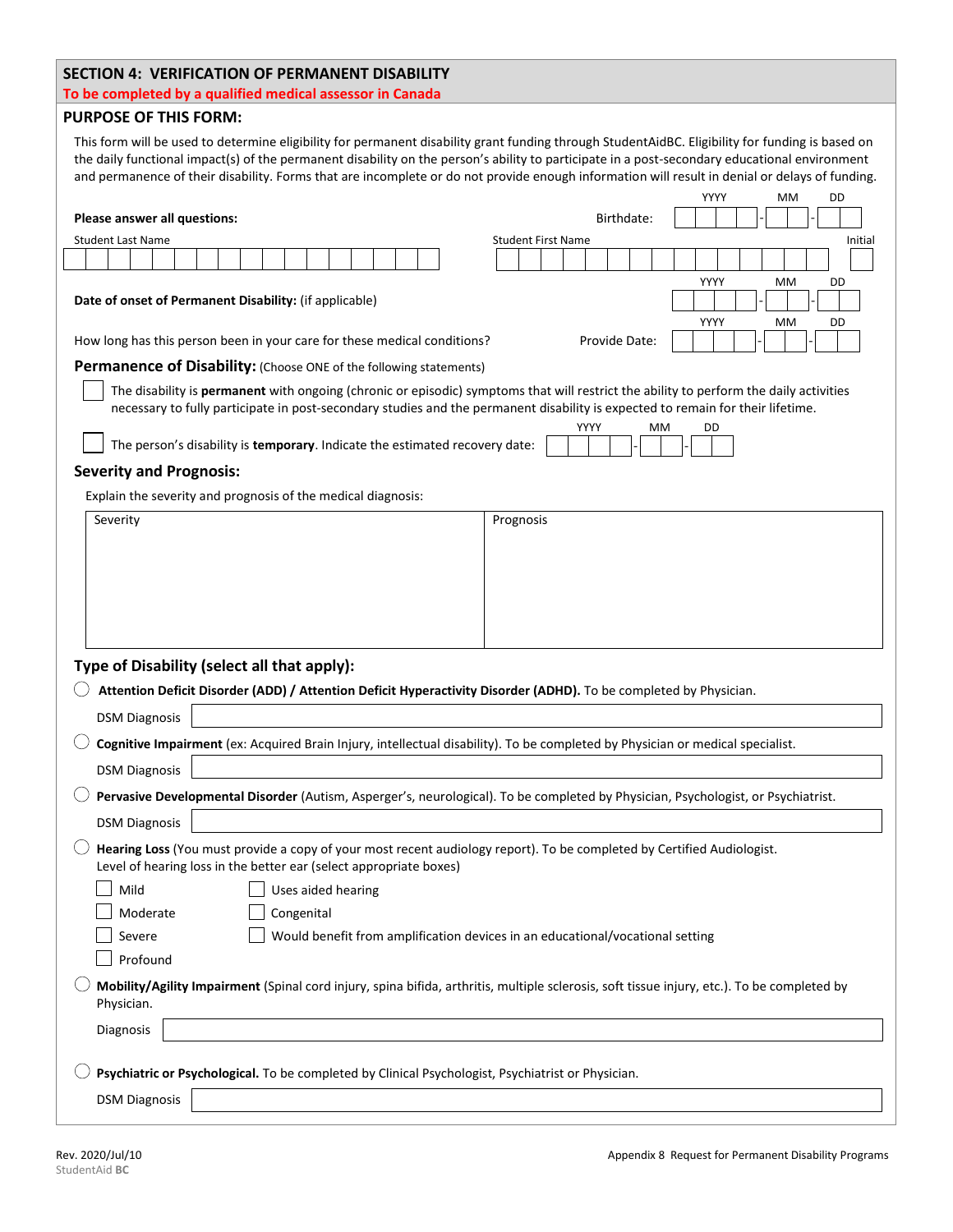| SECTION 4: VERIFICATION OF PERMANENT DISABILITY (CONTINUED)                                                                                                                                                                                                                                                      |
|------------------------------------------------------------------------------------------------------------------------------------------------------------------------------------------------------------------------------------------------------------------------------------------------------------------|
| Speech                                                                                                                                                                                                                                                                                                           |
| Diagnosis                                                                                                                                                                                                                                                                                                        |
| Visual (You must provide a copy of your most recent visual acuity report). To be completed by Ophthalmologist, Optometrist or Orthoptist.                                                                                                                                                                        |
| A visual acuity of 6/21 (20/70) or less in the better eye after correction                                                                                                                                                                                                                                       |
| A visual field or 20 degrees or less                                                                                                                                                                                                                                                                             |
| Any progressive eye disease with a prognosis of becoming one of the above in the next two years                                                                                                                                                                                                                  |
| An uncorrectable vision problem or reduced visual stamina such that the applicant functions throughout the day as if his/her visual<br>acuity is limited to 6/21 or less                                                                                                                                         |
| Other Permanent Disability / Chronic Health Impairment (Specify):                                                                                                                                                                                                                                                |
|                                                                                                                                                                                                                                                                                                                  |
| <b>Learning Disability:</b><br><b>Qualifications of Assessor:</b>                                                                                                                                                                                                                                                |
| I am a registered psychologist/psychologist associate with an expertise in diagnosing learning disabilities.                                                                                                                                                                                                     |
|                                                                                                                                                                                                                                                                                                                  |
| am a psychologist/psychologist associate in good standing with my provincial/territory in which I am recognized.                                                                                                                                                                                                 |
| Documentation:<br>YYYY<br>DD<br>MМ                                                                                                                                                                                                                                                                               |
| The assessment was completed on<br>Assessment must be less than five years old, or completed<br>at age 18 or older.                                                                                                                                                                                              |
| The assessment is complete, on official letterhead, includes the assessment date(s), the assessor's name, title, professional<br>credentials, registration number, address, phone/fax number and is signed and dated.                                                                                            |
| Diagnosis:                                                                                                                                                                                                                                                                                                       |
| The learning disability assessment clearly states a diagnosis of a learning disability meeting the DSM, and describes the level of<br>severity and the manner in which the disability significantly interferes with academic functioning (e.g. reading, writing, note taking,<br>memorizing, test taking, etc.). |
| The assessment contains recommendations for specific reasonable accommodations that would mitigate or reduce the impact of the<br>student's permanent disability on their academic success/functioning.                                                                                                          |
| The learning disability significantly interferes with academic achievement or activities of daily living that require reading,<br>mathematical or writing skills.                                                                                                                                                |
|                                                                                                                                                                                                                                                                                                                  |
|                                                                                                                                                                                                                                                                                                                  |
|                                                                                                                                                                                                                                                                                                                  |
|                                                                                                                                                                                                                                                                                                                  |
|                                                                                                                                                                                                                                                                                                                  |
| <b>Office Use Only</b>                                                                                                                                                                                                                                                                                           |
|                                                                                                                                                                                                                                                                                                                  |
|                                                                                                                                                                                                                                                                                                                  |
|                                                                                                                                                                                                                                                                                                                  |
|                                                                                                                                                                                                                                                                                                                  |